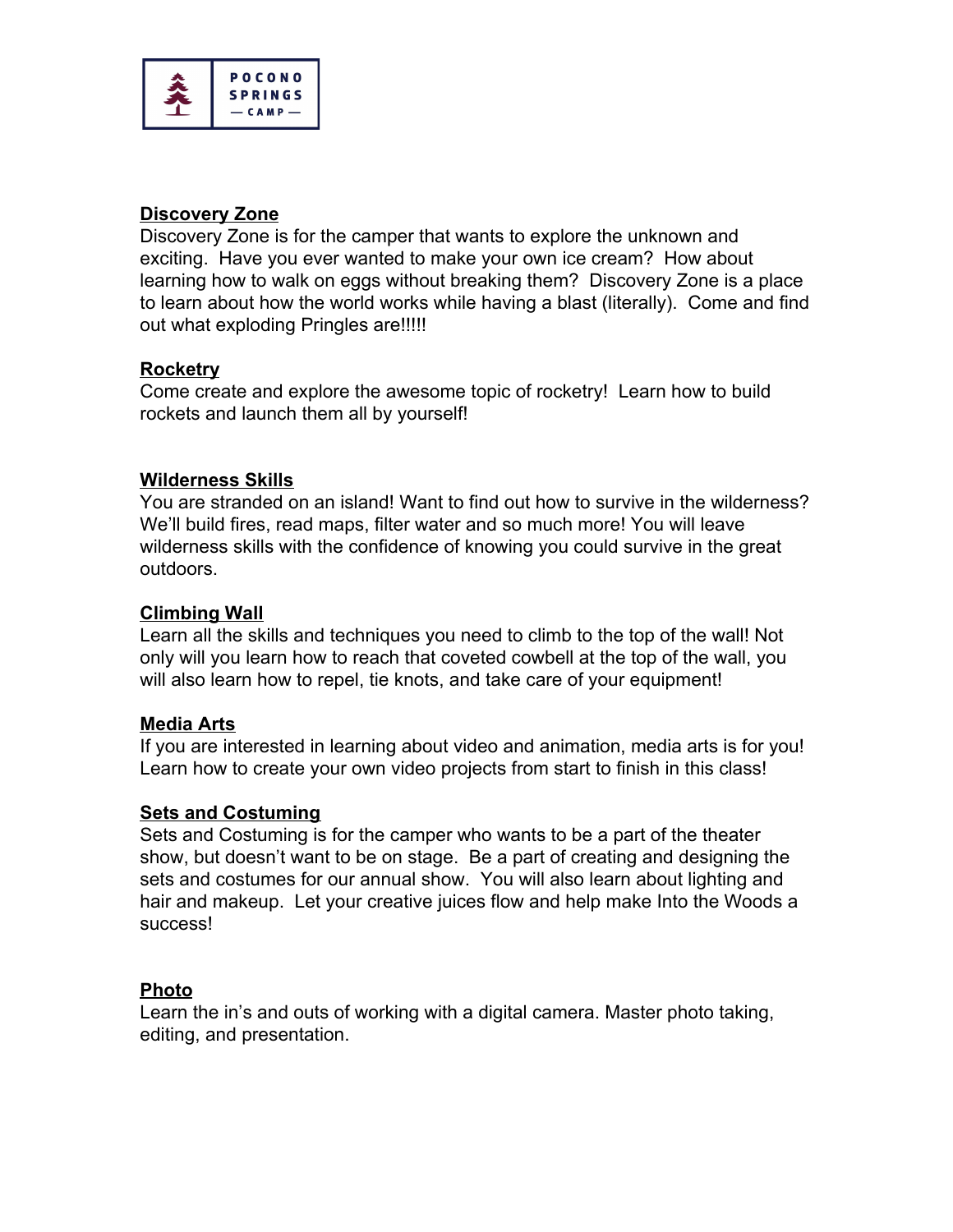

#### **Street Art**

Learn the difference between graffiti and street art. Explore different ways to use spray paint and break down the ideas of traditional art. Embrace your inner Banksy!

#### **Wearable Art**

Take your creative juices and move them off the page and onto your backpack. Create wearable pieces with everything from paint to thread and needle.

#### **Theatre Variety**

This is a fun class where we explore all forms of theatre. We will be playing a lot of fun games that will teach us about Mime, Imagination, Character Development, Improv, and more. By the end of the class, you will have a lot of fun games to play with your friends and teach them awesome skills in the theatre.

#### **Theatre Tech**

In this class, you will help *Into the Woods* come alive. Join us in creating the design for the set. Learn how to light a stage. And finally, you will practice how to do makeup for a real theatre production.

#### **Cooking**

Surprise your grown ups when you get home from camp and make them a home cooked meal. In this class, you will learn the basics of cooking and baking. And, you get to eat what you make!

#### **Library**

In this class, you have a few options. Some kids will take this chance to catch up on their favorite book. For others, this will be a time to do their summer homework or study for upcoming events.

#### **Waterski**

First step jump in the water! Second step learn some awesome new moves out on the lake using waterski, kneeboards or wakeboards. Then on special days ride around the lake on a bumper tube with your best friend laughing along the whole time.